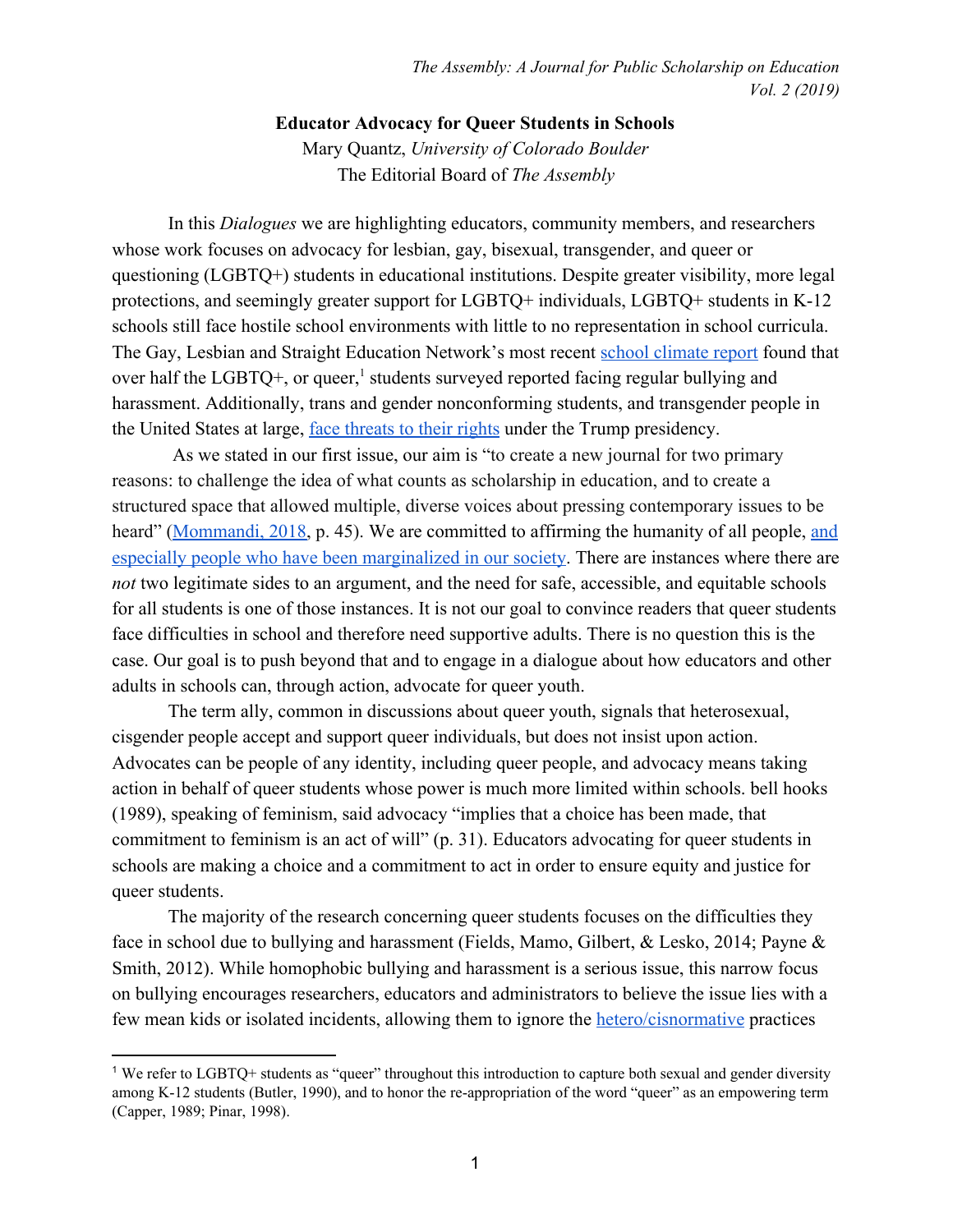and policies present in school rules, curriculum, district policies, and overall school culture (Payne & Smith, 2013). This focus also paints all queer youth as victims, waiting to be rescued, rather than as complex members of the school community who have a voice and who need adults with decision-making power to listen (Brockenbrough, 2015). In instances where schools have LGBTQ+-inclusive policies and supportive clubs like Gay Straight Alliances, white queer students fare better than in schools without those policies (Kull, Greytak, Kosciw, & Villenas, 2016). Queer students of color, however, find that there are few, if any spaces, that are affirming of both their race or ethnicities *and* their queer identities (Poteat & Scheer, 2016; Venzant Chambers & McCready, 2011; Blackburn & McCready, 2009).

These essays represent a diverse range of perspectives. Sam Long, a high school biology teacher, provides a practical and useful framework for a gender-inclusive and [gender-expansive](https://www.genderspectrum.org/glossary/gender-expansive/) biology curriculum. June Gothberg, LaSonja Roberts, and Mary Ebeger, assistant professors and a faculty specialist from Western Michigan University explore ideas and resources for supporting LGBTQ+ students with disabilities, a group often ignored in LGBTQ+ education research. Amanda Cherry, a middle school language arts teacher, discusses the importance of vulnerability and gives helpful advice for queering teaching practices. Ethan Trinh, a graduate student, explains the importance of uplifting queer voices and bringing marginalized students into supportive classroom circles. Krishna Pattisapu, Director of Diversity Recruitment and Retention at The University of Colorado Boulder, asserts the need for separate spaces for queer youth of color to gather with each other for support and friendship. Finally, Suraj Uttamchandani, Iona Pfingston, Becca Smith, and Barbara Dennis, a doctoral candidate, two community advocates from the Chroma Youth organization, and a professor from Indiana University, describe what they learned as volunteers in an LGBTQ+ youth advocacy organization about the differences between allyship and advocacy.

As you read, we invite you to consider how you can get involved in your community to ensure queer students [have strong advocates in their schools.](https://www.tolerance.org/magazine/fall-2018/tts-new-lgbtq-best-practices-guide) It is not enough to talk or write about the negative experiences of queer youth or to identify ourselves as allies. Educators, community members, and researchers need to move beyond bullying prevention toward proactive advocacy that validates and empowers queer youth. We all need to confront how our own practices and school policies may reinforce hetero/cisgender norms and make schools unsafe. These practices and policies often not only ignore the value of, [but the](https://www.edweek.org/ew/articles/2019/06/24/what-teachers-need-to-know-to-do.html) *[existence](https://www.edweek.org/ew/articles/2019/06/24/what-teachers-need-to-know-to-do.html)* [of q](https://www.edweek.org/ew/articles/2019/06/24/what-teachers-need-to-know-to-do.html)ueer students and teachers. We need to become knowledgeable about the many other diverse identities among queer students and [address how multiple identities, such as race, gender, and dis/ability,](http://www.swiftschools.org/talk/understanding-intersectionality-critical-advancing-educational-equity-all) [compound the homophobia that queer students experience in schools.](http://www.swiftschools.org/talk/understanding-intersectionality-critical-advancing-educational-equity-all) We need to learn about and [include positive representations of queer people and topics as a regular and embedded part of](https://www.glsen.org/sites/default/files/GLSEN%20Safe%20Space%20Kit.pdf) [the curriculum](https://www.glsen.org/sites/default/files/GLSEN%20Safe%20Space%20Kit.pdf), and engage with community organizations to help inform and support advocacy for queer students in schools. Most of all, the *Dialogues* presented showcase how moving beyond allyship into advocacy can provide safer and more just educational spaces where queer students can thrive along with their peers.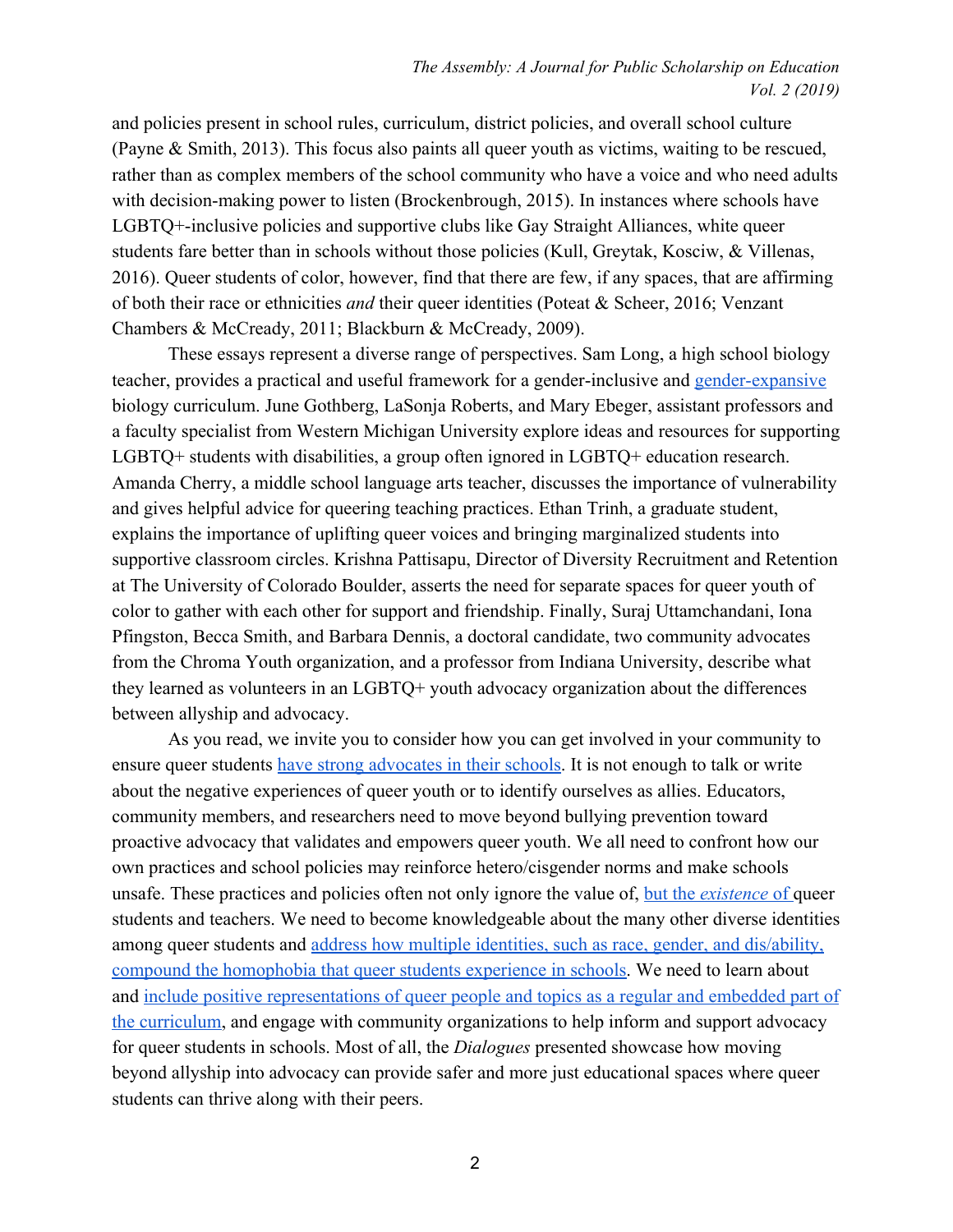## **References**

- Blackburn, M. V., & McCready, L. T. (2009). Voices of queer youth in urban schools: Possibilities and limitations. *Theory into Practice*, *48*(3), 222-230.
- Brockenbrough, Edward. (2015). Queer of color agency in educational contexts: Analytic frameworks from a queer of color critique. *Educational Studies*, *51*(1), 28–44. <https://doi.org/10.1080/00131946.2014.979929>.
- Butler, J. (1990). *Gender trouble*. New York: Routledge.
- Capper, C. A. (1989). (Homo)sexualities, organizations, and administration: Possibilities for in(queer)y. *Educational Researcher*, *28*(5), 4–11.
- Collins, C. (2018). *TT's NEW LGBTQ best practices guide*. [online] *Teaching Tolerance*. Available at:

[https://www.tolerance.org/magazine/fall-2018/tts-new-lgbtq-best-practices-guide.](https://www.tolerance.org/magazine/fall-2018/tts-new-lgbtq-best-practices-guide)

- Fields, J., Mamo, L., Gilbert, J., & Lesko, N. (2014). Beyond bullying. *Contexts*, *13*(4), 80-83.
- Gender Spectrum. (2019). *gender-expansive*. [online] Gender Spectrum. Available at: <https://www.genderspectrum.org/glossary/gender-expansive/>.
- hooks, b. (1989). Feminist theory: a radical agenda. In *Talking back: Thinking feminist, thinking black* (pp. 35-41). South End Press. Boston, MA.
- Kosciw, J., Greytak, E., Zongrone, A., Clark, C. and Truong, N. (2018). *GLSEN 2017 National School Climate Survey*. [online] GLSEN. Available at: <https://www.glsen.org/article/2017-national-school-climate-survey>.
- Kull, R. M., Greytak, E. A., Kosciw, J. G., & Villenas, C. (2016). Effectiveness of school district antibullying policies in improving LGBT youths' school climate. *Psychology of Sexual Orientation and Gender Diversity*, *3*(4), 407.
- Mommandi, W. (2018). Introduction to Dialogues. *The Assembly: A Journal for Public Scholarship on Education*, [online] (Fall 2018). Available at: [https://www.colorado.edu/journal/assembly/2018/12/12/introduction-dialogues.](https://www.colorado.edu/journal/assembly/2018/12/12/introduction-dialogues)
- Pinar, W. F. (Ed.). (1998). *Queer theory in education*. Mahwah, NJ: Lawrence Erlbaum Associates.
- Poteat, V. P., & Scheer, J. R. (2016). GSA advisors' self-efficacy related to LGBT youth of color and transgender youth. *Journal of LGBT Youth*, *13*(4), 311-325.
- Prescott, S. (2019, June 21). *What teachers need to know to do right by queer students*. [online] Education Week. Available at:

<https://www.edweek.org/ew/articles/2019/06/24/what-teachers-need-to-know-to-do.html>.

- The Assembly A Journal for Public Scholarship on Education. (2019). *About the Assembly*. [online] Available at: <https://www.colorado.edu/journal/assembly/about-assembly>.
- Trans Student Educational Resources. (2019). *LGBTQ+ Definitions Trans Student Educational Resources*. [online] Available at: http://www.transstudent.org/definitions/.